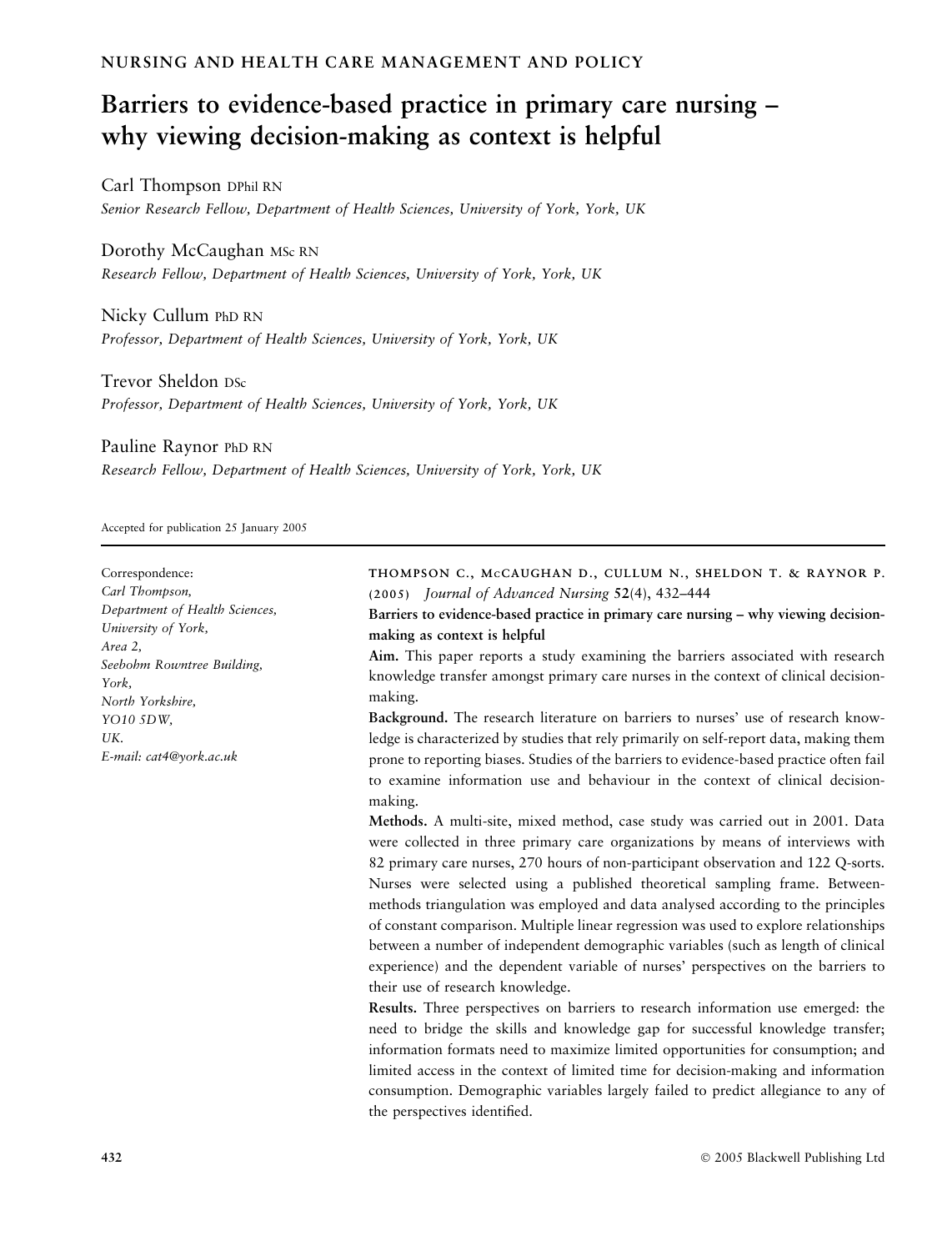Conclusions. Researchers should consider using decision-making as a contextual backdrop for exploring information use and behaviour, avoid relying solely on selfreported behaviour as data, and use a variety of research methods to provide a richer picture of information-related behaviour. Practice developers need to recognize that understanding the decisions to which research knowledge is to be applied should be a characteristic of any strategy to increase research uptake by nurses.

Keywords: barriers, clinical decision-making, evidence-based practice, nurses, Q-methodology, research, utilization

## Introduction

Policy and professional expectations that nurses will use the best available evidence in their clinical decision-making (Department of Health 1999, Royal College of Nursing 2003) have intensified in recent years. Nurses are increasingly seen as active decision-makers exercising clinical judgement in conditions of irreducible uncertainty (Eddy 1990, Department of Health 2003). Despite extensive exposure to the policy message that research knowledge is useful for clinical practice, the extent to which research knowledge is transferred to clinical practice in nursing remains unclear.

## Background

Despite a lack of conceptual clarity (Estabrooks 1999), many studies examine what stops nurses utilizing research findings (Funk et al. 1995, Dunn et al. 1998, Parahoo et al. 2000, Retsas 2000, Griffiths et al. 2001, McKenna et al. 2004). Often these studies focus on self-reported 'informationbehaviour' (Case 2002) using questionnaires such as the BARRIERS scale (Funk et al. 1991). Studies using combinations of observational and self-report methods have exposed the over-reporting and mis-reporting of biases (Covell et al. 1985, Cogdill 2003) associated with recalled informationuse. This finding that should not cause surprise, given the unreliable nature of recalled decisions in other areas of social life (Gladwell 2005). Studies examining judgement and decision-making in nursing often neglect information-behaviour (Field 1987, Bautista & Deber 1989, Orme & Maggs 1993, Bucknall & Thomas 1997, Cioffi 1997, Lauri & Salantera 1998, Chumbler et al. 2000, Girot 2001, Offredy 2002). Studies combining information-behaviour and decision-making (Kenrick & Luker 1996, Hallett et al. 2001, McCaughan et al. 2002, Cogdill 2003) reveal that researchbased decisions remain an elusive goal for many nurses.

In this paper we examine the barriers to nurses' research information-use in the context of clinical decision-making. We argue that knowing more about the decisions nurses make as a context for research knowledge-transfer helps explain why research-based decision-making appears so uncommon.

## The study

## Aims

The aim of the study was to examine the perceived barriers and obstacles to accessing and using research-based information.

## Design

The data reported here form part of a bigger research project examining the potential for evidence-based decision-making by primary care nurses. A three-site (plus one pilot) case study design (Yin 1994) with mixed, embedded, methods of data collection: interview, non-participant observation and Q-methodological modelling. As clinical decision-making is a social activity (Thompson et al. 2001a) it is ideally suited to case study. The method provides the ideal strategic choice when researching, 'decisions associated with complex social action', especially in organizational settings (Yin 1994).

#### Sample

There were three separate sampling approaches in the study:

- Selection of the cases, i.e. the primary care organizations all were in the North of England in locations containing acute hospitals that were the focus of previously published investigations of the information behaviour of acute care nurses (Thompson et al. 2001a,b, McCaughan et al. 2002). Details of the sites are presented in Table 1.
- Purposive sampling for qualitative data collection a sampling frame was designed (Thompson 1999b, Thompson et al. 2004) to identify those informants most likely to enable the exploration of information-behaviour in the context of decision-making. The sampling frame was based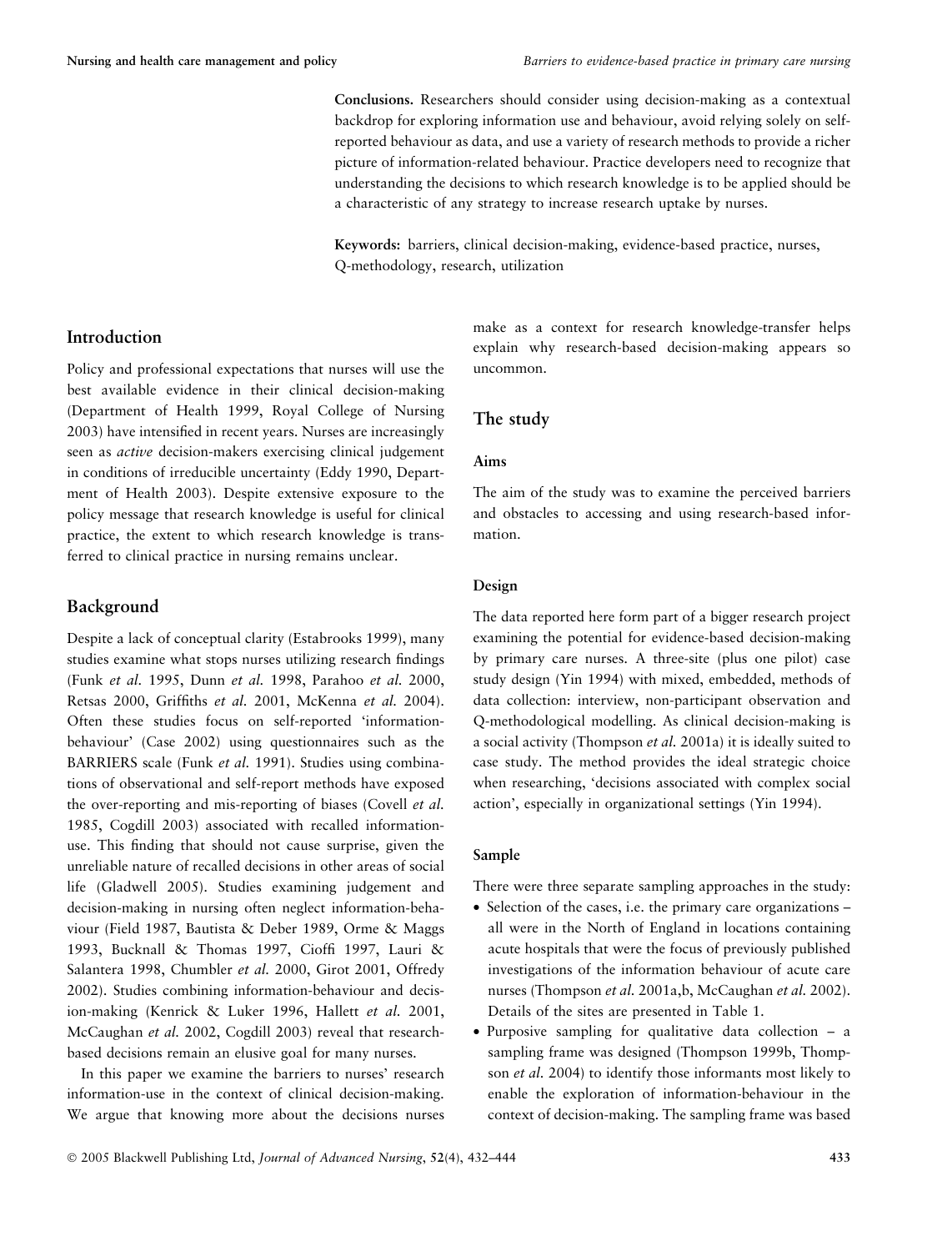| Table 1 Case site characteristics                                         |                                                                                                                                                                                                                          |                                                                                                                                                                                                                                                             |                                                                                                                                                                                                                     |
|---------------------------------------------------------------------------|--------------------------------------------------------------------------------------------------------------------------------------------------------------------------------------------------------------------------|-------------------------------------------------------------------------------------------------------------------------------------------------------------------------------------------------------------------------------------------------------------|---------------------------------------------------------------------------------------------------------------------------------------------------------------------------------------------------------------------|
| Case site features                                                        | Case site 1                                                                                                                                                                                                              | Case site 2                                                                                                                                                                                                                                                 | Case site 3                                                                                                                                                                                                         |
| General information                                                       | General practices: $n = 47$<br>1 Primary Care Trust<br>Population: 276,000                                                                                                                                               | General practices: $n = 60$<br>2 Primary Care Trusts<br>Population: 550,000                                                                                                                                                                                 | General practices: $n = 36$<br>1 Primary Care Trust<br>Population: 275,000                                                                                                                                          |
| Development strategy<br>Research and                                      | increasing research capacity and developing<br>developing a research conscious workforce;<br>strategy aimed at<br>Research and Development manager in<br>quality services through research<br>post to develop research   | health promotion, older people). Primary care,<br>Themed research programmes (e.g. metal health,<br>community care and nursing programme<br>led by a nurse who also held a high level<br>academic position                                                  | mental health and interventions in diabetes<br>in seven main areas of care, including<br>coronary rehabilitation, elderly care,<br>Research activities were focused                                                 |
| National Health Service<br>Development Support<br>Research and<br>Funding | four areas of activity; £55,000 was allocated<br>An indicative budget of £66,000 was linked to<br>to research development, including training                                                                            | An indicative budget of £216,000 for Research<br>with available funding and protected time<br>for wide ranging staff training in research<br>including £32,000 for capacity building,<br>and Development activity (2001-2003),<br>awareness and activities. | to the seven main areas of research activity.<br>An indicative budget of £138,000 was linked<br>Training programmes included IT and<br>research skills for all staff, although<br>available funding was limited     |
| Nurses' role in Research and<br>Development committees                    | Lead for research in the trust was a<br>One of the nurses interviewed<br>was a Trust board member<br>General Practitioner                                                                                                | trust supported by 2 Research & Development<br>Head of Research and Development in the<br>coordinators, one of whom was a nurse.                                                                                                                            | Nurses were not active in these<br>positions in the trust                                                                                                                                                           |
| Practice Development<br>Structures                                        | Trust-wide Professional Nurse Forum in place<br>practice nursing<br>No professional lead for                                                                                                                             | established to promote evidence-based practice;<br>Nursing research support unit had been<br>funding had recently been withdrawn                                                                                                                            | Nursing (unfilled at time of data collection)<br>a Practice Development Lead in Practice<br>New post had recently been created for                                                                                  |
| Library Provision                                                         | and a Resource Centre based in local hospitals<br>echnology facilities via 2 Learning Centres<br>Access to library and Information T                                                                                     | The trust had a number of remote library sites,<br>and employed a librarian to assist staff.<br>provided literature-searching training                                                                                                                      | All nurses could use the hospital library,<br>linked to the local university library.<br>'Drop-in' information and searching                                                                                        |
| Information Technology<br>Practice-based                                  | Access to Internet and databases available<br>in 12 out of 13 practices where data<br>collection took place                                                                                                              | in all practices where data collection took place<br>Access to Internet and databases available                                                                                                                                                             | sessions had recently been withdrawn<br>available in all practices where<br>Access to Internet and databases<br>data collection took place                                                                          |
| Links with local universities                                             | use. Joint academic/trust<br>joint educational programmes and research<br>Strong links with local university to promote<br>access training in<br>activities. Nurses able to<br>computer and database<br>posts in nursing | developing primary care and nursing research.<br>in partnership with the local university and<br>Trust member of a local R&D consortium<br>Strong links: joint academic and trust posts<br>National Health Service hospitals trusts                         | Links to local university for undergraduate<br>and postgraduate nursing education and<br>Collaborative research links not well<br>Professional Development courses<br>an extensive range of Continuing<br>developed |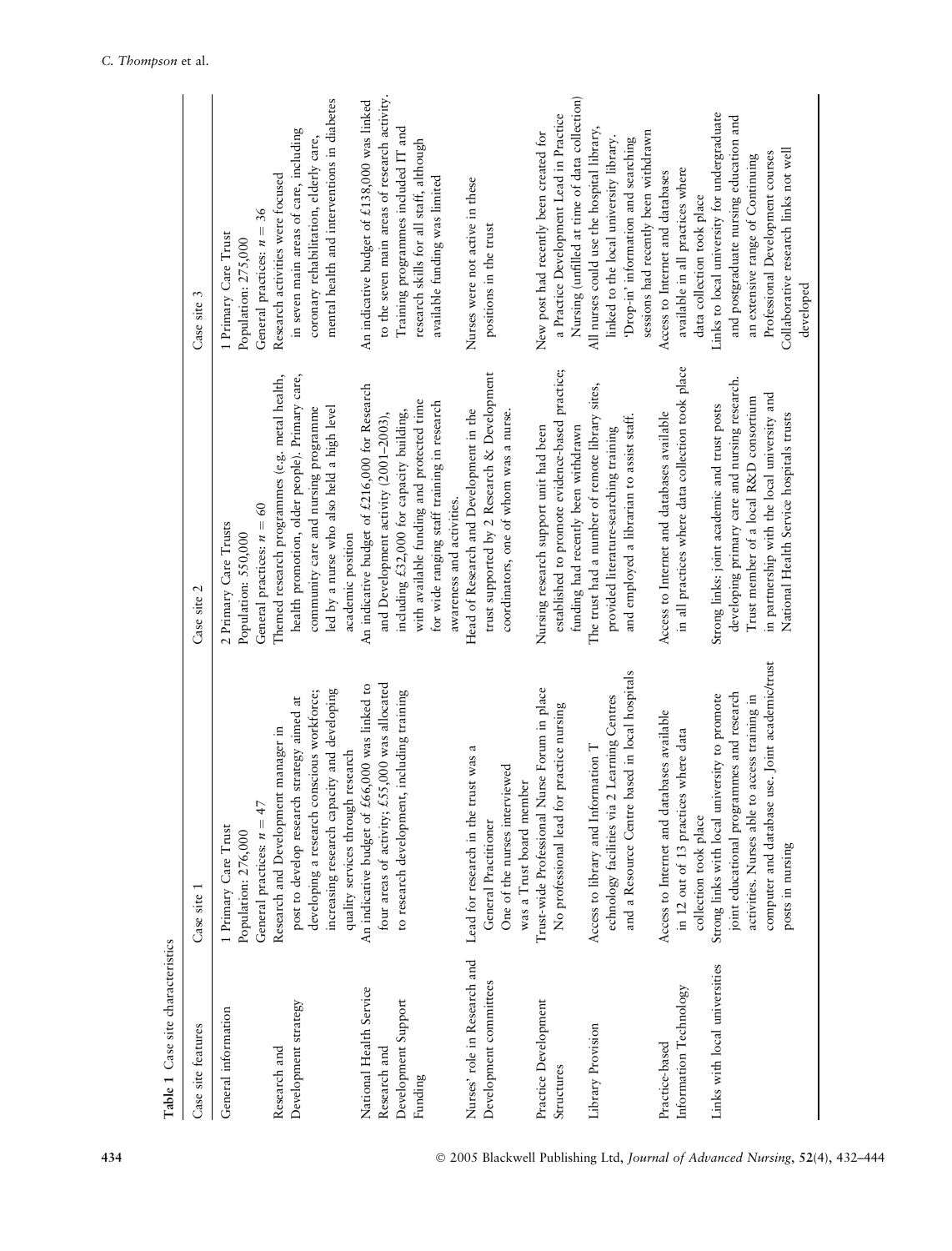on the following variables present in the nurses' in the case sites: cultural (had the nurse been involved in conducting research), environmental (the nurse's clinical setting), internal decision-maker (the nurse's educational level and clinical experience) and information-based (the presence or absence of computerized information resources in settings) (see Table 2 for examples). A questionnaire was sent by post to every Registered Nurse or health visitor (public health nurse) in the case sites. Participants were chosen for interviews on the basis of their location in a matrix of theoretically significant categories which previous research literature had shown influenced decision-making, information-behaviour or both (Thompson 1999b).

• (a) P-sample for Q-methodological modelling – Q-methodology (Brown 1993) was used to model the shared perspectives of nurses about barriers to research based information use. Q-methodology adopts an ideographic

Table 2 Participant demographics

| Variable                                              |       |      |                         | Frequency      |
|-------------------------------------------------------|-------|------|-------------------------|----------------|
| Post on primary care team                             |       |      |                         |                |
| Practice nurse                                        |       |      |                         | 36             |
| District nurse                                        |       |      |                         | 48             |
| Health visitor                                        |       |      |                         | 26             |
| Clinical nurse specialist                             |       |      |                         | 3              |
| Nurse practitioner                                    |       |      |                         | 3              |
| Other                                                 |       |      |                         | 3              |
| Research or management involved in post               |       |      |                         |                |
| Yes                                                   |       |      |                         | 69             |
| $\rm No$                                              |       |      |                         | 50             |
| Training format                                       |       |      |                         |                |
| State enrolled nurse                                  |       |      |                         | 3              |
| State registered nurse                                |       |      |                         | 53             |
| Registered general nurse                              |       |      |                         | 38             |
| Project 2000 or diploma in nursing                    |       |      |                         | 10             |
| Degree in nursing                                     |       |      |                         | 11             |
| Community-specific qualifications                     |       |      |                         |                |
| Practice nursing                                      |       |      |                         | 10             |
| District nursing                                      |       |      |                         | 31             |
| Health visiting                                       |       |      |                         | 29             |
| Other                                                 |       |      |                         | $\overline{2}$ |
| Highest educational attainment                        |       |      |                         |                |
| General certificate secondary education or equivalent |       |      |                         | 41             |
| Advanced level general certificate of education       |       |      |                         | 32             |
| Diploma                                               |       |      |                         | 3              |
| Vocational qualifications                             |       |      |                         | 17             |
| Undergraduate                                         |       |      |                         | 13             |
| Postgraduate                                          |       |      |                         | 3              |
| Variable                                              | $n^*$ | Mean | Standard deviation (SD) |                |
| Age                                                   | 118   | 43   | 6.9                     |                |
| Years since registration                              | 118   | 21   | 8.3                     |                |
| Years in specialty                                    | 118   | 8    | 6.1                     |                |

\*Three respondents failed to provide demographic information.

epistemological approach based on the Skinnerian belief that it is more informative to study one person for 1000 hours than 1000 people for 1 hour (Skinner 1969, p. 12). In Q-methodology, the individuals (whose perspectives are being modelled) are selected purposively and known as the P-sample (McKeowan & Thomas 1988). The questionnaire had already generated an information-rich sample in each of the sites. We therefore randomly selected participants from those who had already been observed and interviewed and those identified from the questionnaire. The P-sample was 'extensive' and designed to allow comparisons of 'intersubjectivity' between individuals (McKeowan & Thomas 1988, p. 37), comprising 122 participants. Each was assigned a unique number and a computer-generated random number list used to select those to be approached to complete the Q-sort. Q-sorts were posted to 180 nurses, and the 122 completing them gave a 67% response rate.

(b) The Q-sample – is a set of stimuli ( $n = 67$ , see Appendix A) representing the 'concourse', i.e. the views, opinions and beliefs about barriers to information use given in interview and observational data.

Both the Q and qualitative case studies were ideographic (Bowling 2002 p. 143) research approaches; consequently there was no need for formal statistical power calculations.

## Data collection

## Semi-structured interviews

In order to access informants' perceived information behaviour, 82 interviews were conducted. Each lasted approximately 1 hour and took place in a setting of the informant's choice. Interviews focused on the decisions made in practice, forms of information accessed, the role of information in decision-making and patient contact, the usefulness of information for decision-making and challenges to information use in the context of decision-making. Interviews were recorded on minidisk and fully transcribed.

## Non-participant observation

Accessing observed information behaviour in the context of clinical decision-making meant undertaking 270 hours of nonparticipant observation. The sampling units were clinicians 75% ( $n = 61$ ) of the 82 nurses interviewed were also observed. The mean observational period was approximately 4 hours. Our clinical background and non-participant status was made clear to the nurses and patients involved. Observing nurses we had previously interviewed made it possible to investigate both reported and observed information behaviour. The approach also minimized any 'reactive' effects (Bowling 2002, p. 363) by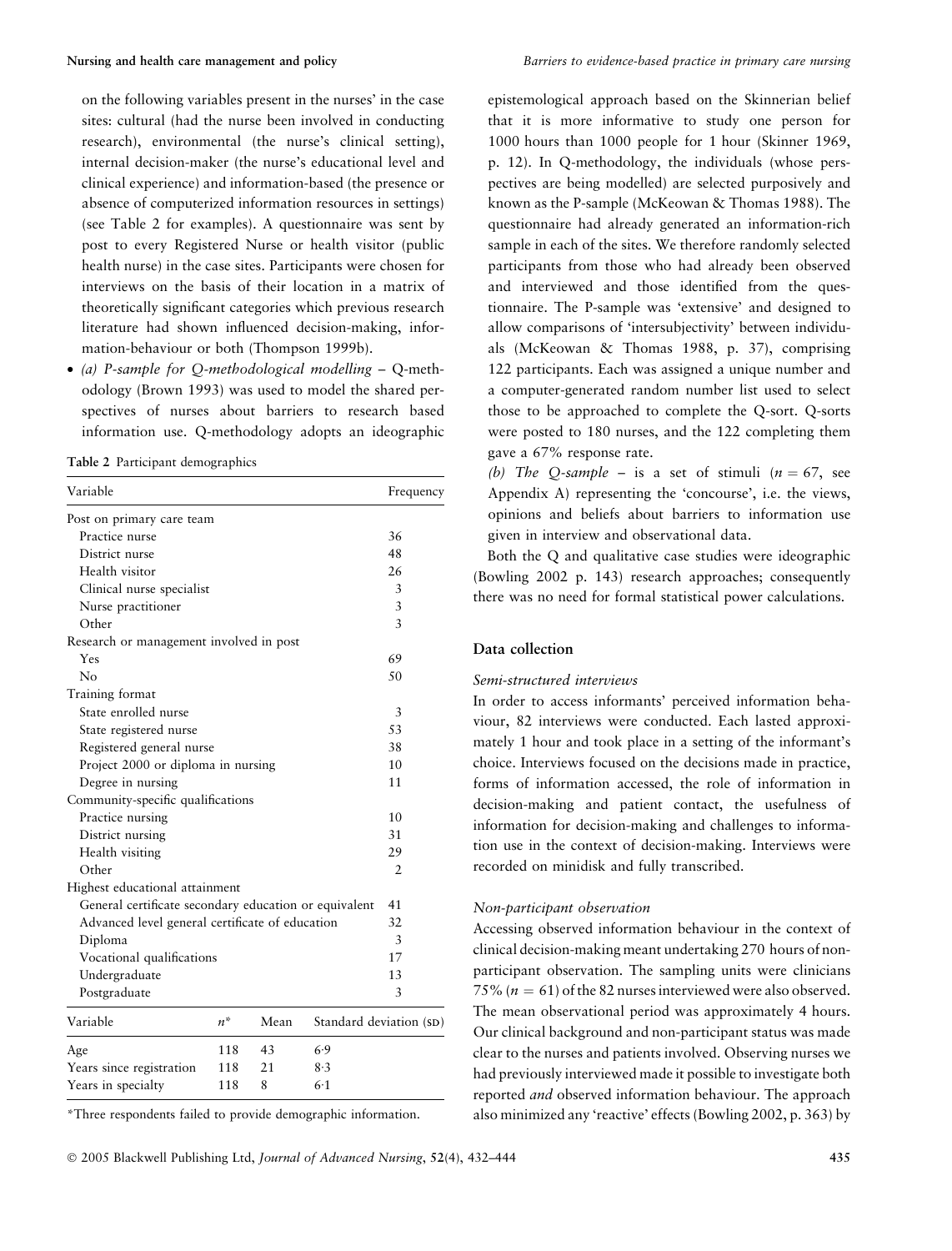using the interview and preinterview period for building rapport. Fieldnotes were recorded in notebooks and written up fully on returning to the research base.

## Q-methodological modelling

Participants sorted the Q-sample by following the instructions below:

Sort the following statements from those which least represent your views on using research information in your clinical decision-making  $(-5)$  position) to those which most represent your views on using research information in your clinical decision-making  $(+5$  position).

Q-sorts were then posted back to the principal investigator and entered into a text file before being imported into a specialist software package: PQ-method version 2.10 (http://www.rz. unibw-muenchen.de/-p41bsmk/qmethod/index.htm).

Piloting of data collection took place in a fourth (unconnected) site; only minor revisions to interview schedules were required.

## Rigour and 'trustworthiness'

A number of procedures were used to foster 'trustworthiness' (Sandelowski 1986) in data collection and analysis. Credibility was encouraged by a team-based approach to analysing data. As a record of data authenticity, we retained all transcripts. The Discussion section of this paper (and the final report) illustrates this study's 'fit' with other studies examining barriers to evidence-based practice. Team-based coding, using a multirater version of the Kappa statistic, of key descriptive themes fostered auditability. The team achieved a Kappa score of  $0.8$  $(SD = 0.2)$ , indicating excellent levels of agreement (Maclure & Willett 1987). Disagreements in interpretation were resolved through discussion, the results of which can be seen in changes to Kappa over time (Thompson et al. 2004).

## Ethical considerations

Four Local Research Ethics Committees approved the project. Written informed consent was gained from all nurses and patients. Patient consent was gained from via an approach from the nurse to be observed or via an information sheet provided by the receptionist at the practice.

## Data analysis

Analysis was an iterative process using of the principles of constant comparison (Glaser 1992). The process was: (i) analyse interview data for descriptive and interpretative themes; (ii) collect and analyse observational data for standalone themes before revisiting the interview and observational data (as we could now compare both reported and observed behaviour); (iii) adapt the interview schedule to challenge or further explore themes; (iv) undertake more interviews and then reanalyse, prior to further observation. This process was continued until no new themes emerged in each of the three sites. The Q-sort exercise was undertaken in all three sites simultaneously (after qualitative analysis) and the results analysed. Following the Q-analysis, interview and observational data were reanalysed bearing in mind the structure and form now revealed by the Q-data. Thus, the final analysis represented the triangulation of three datasets.

Principal components analysis with varimax factor rotation was used to reveal the Q-modelled themes using the PQ-Method software package. After checking that the assumptions underpinning ordinary least-squares regression were met (using scatter plots), we entered independent variables into a multivariate linear regression model [using SPSS v.10.0 (SPSS Inc, Chicago, IL, USA), stepwise method, entry criteria  $P < 0.05$ , exit criteria of  $P > 0.1$ ]. Individuals' factor loadings (i.e. their allegiance to the extracted perspectives) were the dependent variables. Where necessary, variables were entered into the model together as a way of controlling for interactions. The independent variables entered were: years of clinical experience; years of clinical experience in their specialty (e.g. district nursing, health visiting); post in primary care team; non-professional educational attainment; mode of professional preparation (e.g. diploma or degree). Distinguishing factor scores (and differences between factor scores) were reported as statistically significant where  $P < 0.05$ .

# Results

Demographic data were available for 118 nurses. Thirty per cent were employed as practice nurses, 40% as district nurses, just less than a quarter were health visitors, and fewer than 5% were nurse practitioners. Fifty-eight per cent of informants had a research or management component as part of their role. Seventy-nine per cent had a vocational-style preparation for practice as the former State Enrolled, State Registered Nurse, or Registered General Nurse qualifications. Twenty-one per cent were diploma or degree educated. Fourteen per cent described themselves as having other graduate qualifications.

Participants described three distinct perspectives on the barriers to using research evidence in their clinical. However, running through each of these theoretically distinct perspectives was an overarching theme focusing on the role of time in information-behaviour.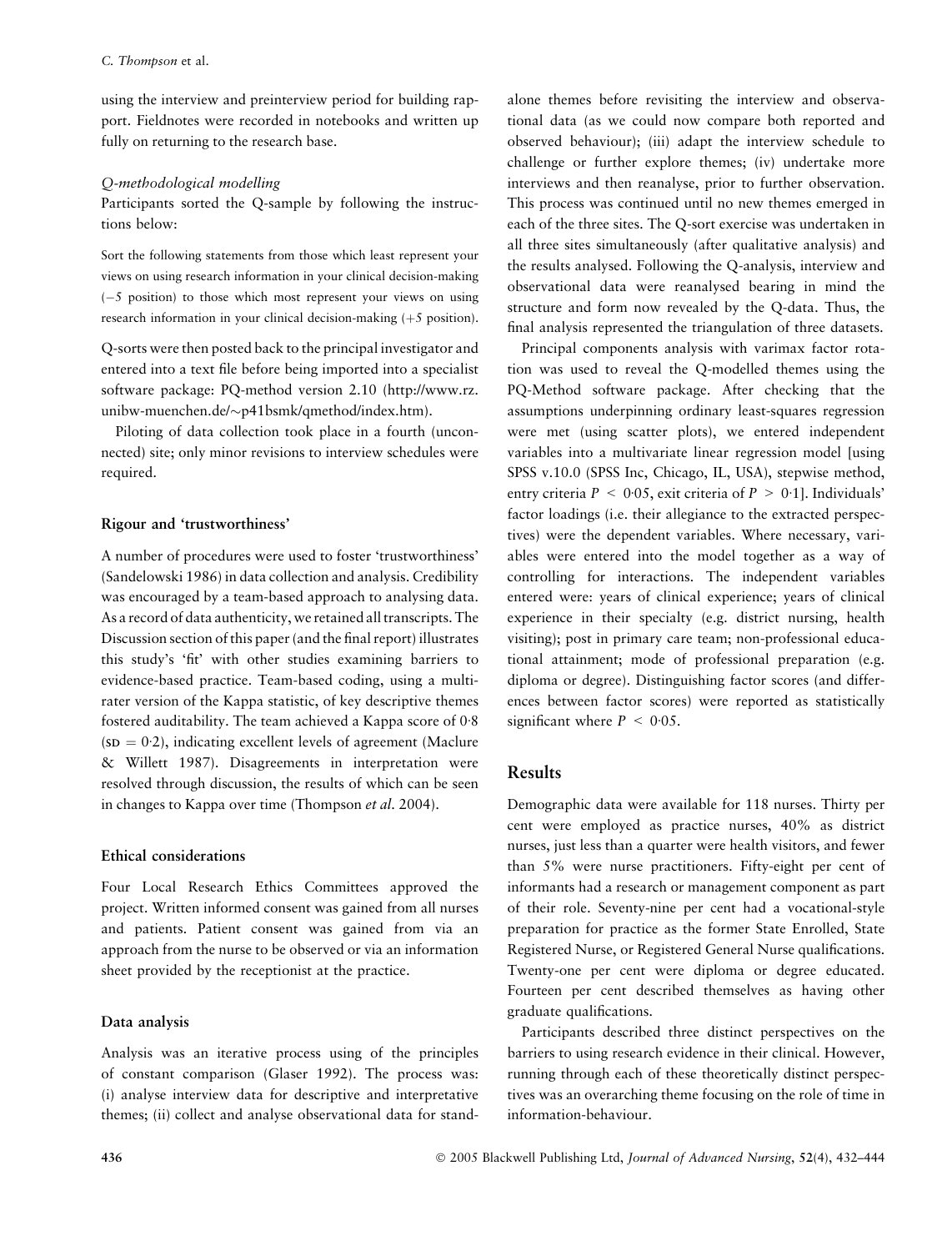#### The meta-theme of limited time

The perceived lack of time for information-seeking and use acted as a contextual backdrop for the three major themes identified in the data. Examining limited time in the context of other perceived obstacles revealed that the organization of work did not impact on either reported or observed information-behaviour; regardless of the nature of perceived or observed time-limitations, information-seeking or use in realtime was rare; and that information use was something that incurs opportunity costs – incursions into home life being the most prominent example.

Reported information-behaviour differed from observed information-behaviour. Nurses reported using 67 different sources of information in clinical decision-making. However, the 270 hours of observation revealed that engagement in information-seeking or retrieval in response to information need occurred only:

- Nineteen times in 115 patient visits or consultations (district nurses).
- Fifty-seven in 224 patients (practice nurses and nurse practitioners).
- Fifteen out of 55 patients (health visitors).

Almost all the sources consulted were colleagues from participants' own professional discipline or primary care team.

# Perspective 1: The need to bridge the skills and knowledge gap

This perspective was characterized by a perceived deficit in information-handling skills, particularly using computers, as the following quote reveals:

Q: Do you have computer skills?

A: Minimal…if I want to look up somebody's address, phone number, stuff like that. (Site 2-DN-101)

Tried and tested information formats were preferred. Consequently, new forms of information had considerable hurdles to overcome before being used:

I have (travel vaccination) charts, which I am used to using. Something like the Internet, it depends how fast it is; if it was very slow then I wouldn't use it because I wouldn't have time in a 10-minute appointment with the patient. (Site 1-PN-9, participant's emphasis)

Participants stressed the requirement for 'broad' researchbased information as a result of their generalist primary care roles:

In hospitals nurse practitioners are more specialist nurses – they've got a very distinct remit, it's very narrow, it's very specialised. I would classify myself as a jack-of-all-trades and a master of none. (Site 3-NP-12)

Interpreting statistical information and technical language in research reports was a barrier:

I don't look at statistics because I hate them. So I read the blurb and I end up with a conclusion and if I think its OK I will read the whole article; but sometimes its just in a speak I don't understand, and it takes me too long to get round to sit and think about it. I would like it just in a plain straightforward language that we can actually use right away. (Site 1-HV-3)

Preappraised papers in journals and the use of appraisal guides addressed skills deficits to some degree, but were still not perceived as sufficient:

Statistics just floor you. I mean, how do I deconstruct what these people are actually saying? It's the language, it's not written for practising nurses. Maybe they should be publishing dual papers and putting them in the Nursing Times, although they're making an effort now. You want someone to tell you how do you evaluate the paper – this would be really nice: 'If it doesn't say this in the title, give it a nought', you know. Even with [appraisal] guidelines, it's still difficult to decide, it's not that straightforward. (Site 1-HV-7)

The differences in factor scores for items in perspective 1 and perspective 2 highlight the skills and knowledge gap: 'I have limited computer skills' (difference  $= 2.779$ ); 'I don't have the necessary skills to search for research-information' (difference  $= 2.764$ ); 'I don't really know about Medline, CINAHL or the Cochrane Library if I am honest' (differ $e^{\frac{1}{801}}$ .

A similar picture emerged between perspectives 1 and 3: 'I have limited computer skills' (difference  $= 2.749$ ); 'The language of research papers is difficult to understand' (difference  $= 2.35$ ); 'I don't get enough practice to use the research related skills that I already have' (differ $e^2 = 2.308$ .

Despite explaining 12% of the variance in the Q-sorts, none of the demographic characteristics was statistically significantly associated with the perspective, suggesting that skills and knowledge gaps amongst nurses in primary care cross demographic groups.

# Perspective 2: Information formats need to maximize limited opportunities for consumption

This perspective was characterized by a need for summaries of research information: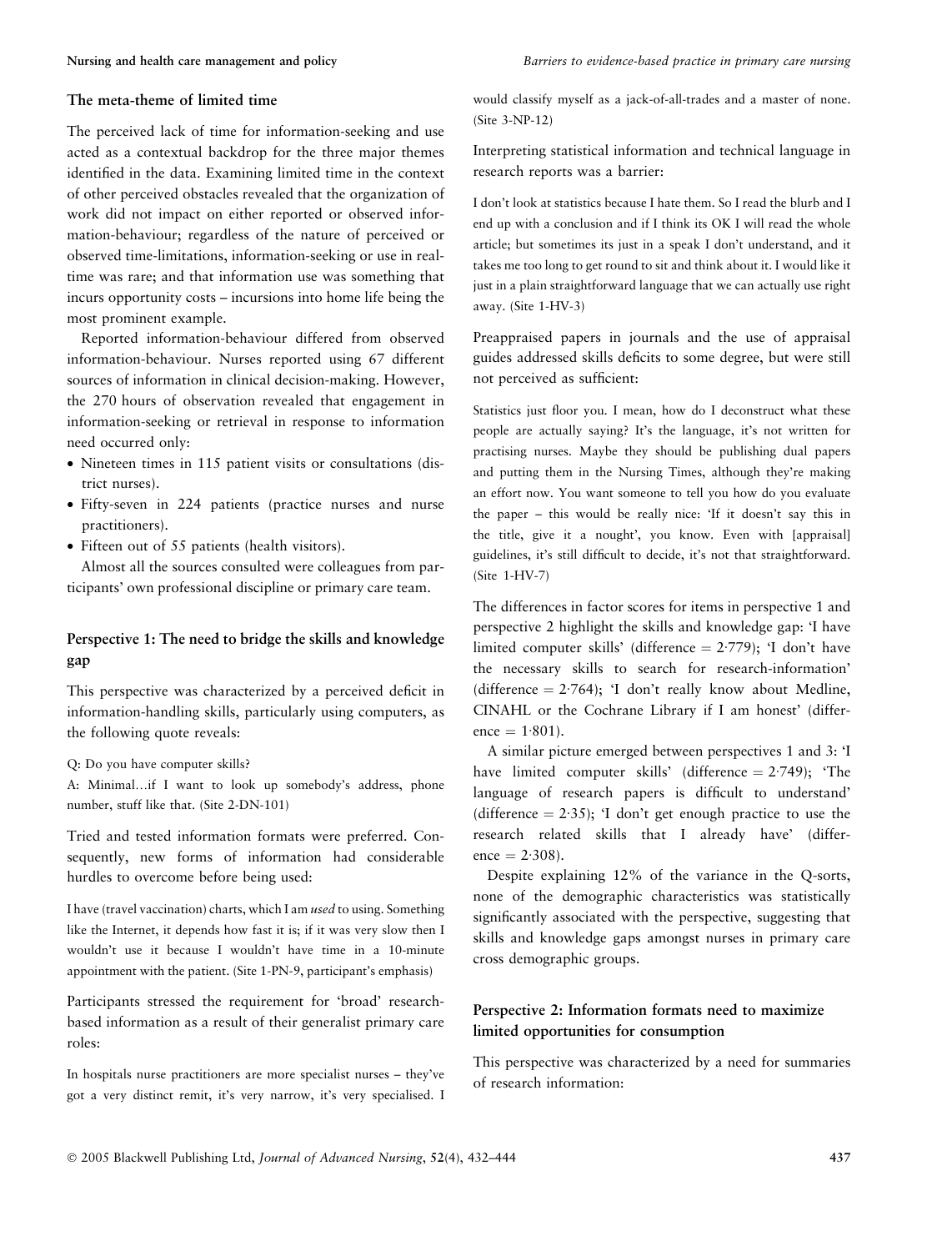#### C. Thompson et al.

You know, it's as if they've done a précis of the whole lot [the research on promoting breast feeding] so it's, like, snappy. I hate reading anything that is randomised controlled trials and all that. So it's the fact that it's a précis that's great.

(Site 3- HV-12, discussing an Effective Healthcare Bulletin, an evidence-based summary of research produced by the Centre for Reviews and Dissemination in the UK – http://www.york.ac.uk/inst/ crd/)

Summarized information sources presented as solutions to the problem of lack of time for appraisal or reflection (such as clinical guidelines) were often seen as lagging behind advances in clinical practice:

They [guidelines] get out of date very quickly. Research is always ongoing, so things like that [wound care] you'd probably be best to stick to journals or asking colleagues or whatever. (Site 1-DN-7)

Guidelines were seen as necessary, but not sufficient, aids to decision-making; however, relying on oral and experiential modes of knowledge transfer to disseminate guidelines sometimes led to unanticipated outcomes:

She'd used a stethoscope to take some readings and I said, 'Who taught you how to do that'. She said, 'Well, it's in your protocol'. I said, 'No it's not, because I typed them'. But somebody had shown her that and she's used it. But had she actually read it? You only need one person to be doing something wrong. (Site 3-CNS-24)

Those defining this theme rejected deficits in skills, knowledge or motivation as major barriers to research use. The negative integers in the sample factor array below reveals that nurses saw the statements as 'least representative' of their position on barriers to the use of evidence for decisionmaking:

- Personally, I am just not that interested when it comes to research  $(-5)$ .
- Truly, I don't understand research  $(-4)$ .
- I don't have the necessary skills to search for research information  $(-4)$ .
- I feel a bit threatened or anxious about using research actually  $(-3)$ .
- I don't really know about MEDLINE, CINAHL or the Cochrane Library  $(-3)$ .

Engaging with research information was something that happened away from work, often in relation to continuing professional development. Attempts at using research in response to recognized information needs did not always reinforce the positive behaviour:

If you're looking for clinical evidence about a specific problem relating to the management or the treatment of a certain condition, it (The Cochrane Library) might be somewhere that you might look.

But it's very clinical; it doesn't give you much else other than X number of randomised controlled trials about such and such, and this is what they found. So it's not one that I would use. (Site 2-NP-8)

Again, these participants did not perceive access to electronic or on-line resources as barriers to research information use. This can be seen by examining the positive and negative directions of the differences in factor scores between this and the other perspectives. Respondents defining perspective 2 were more likely to find the lack of summarized (difference  $= 2.78$ ) and targeted (difference  $= 2.24$ ) information a barrier. Compared with those defining perspective 3, they viewed the organization's role in dissemination as a barrier (difference  $= 2.21$ ) and recognized the importance of making regular use of the information-handling skills they already had (difference  $= 2.16$ ). Those defining this perspective were less likely to see access (statement 10, difference  $= -3.13$ ; statement 15, difference  $= -2.05$ ), skills (statement 11, difference  $= -2.8$ ) or commitment (statement 3, difference  $= -2.75$ ) as barriers.

Despite accounting for 12% of the Q-sort variance, no single demographic characteristic was a statistically significant predictor of allegiance to this perspective.

## Perspective 3: Limited access in the context of limited time

This perspective was characterized by the view that there was inadequate time for research information consumption, its incorporation into clinical practice, and production or updating of evidence. Excessive time commitment and the intrusion of information-seeking into home life were dominant barriers:

- I have no protected time in my job for seeking out research information  $(+5)$ .
- You shouldn't have to use your time at home to look for or read research  $(+4)$ .
- I have no time during consultations for seeking out research-based information  $(+4)$ .
- I don't have time to use the library  $(+4)$ .
- Changing practice based on evidence means a long-term commitment and I don't have the time  $(+3)$ .
- I don't have access to the Internet or computerized databases  $(+3)$ .
- I don't have the time to read the information that gets sent to me  $(+3)$ .
- My role in the team means I can't access the practice, organization or Trust computers whereas others in the team (like doctors) can  $(+3)$ .

There was a weak relationship between mode of professional preparation, perceived time constraints and limited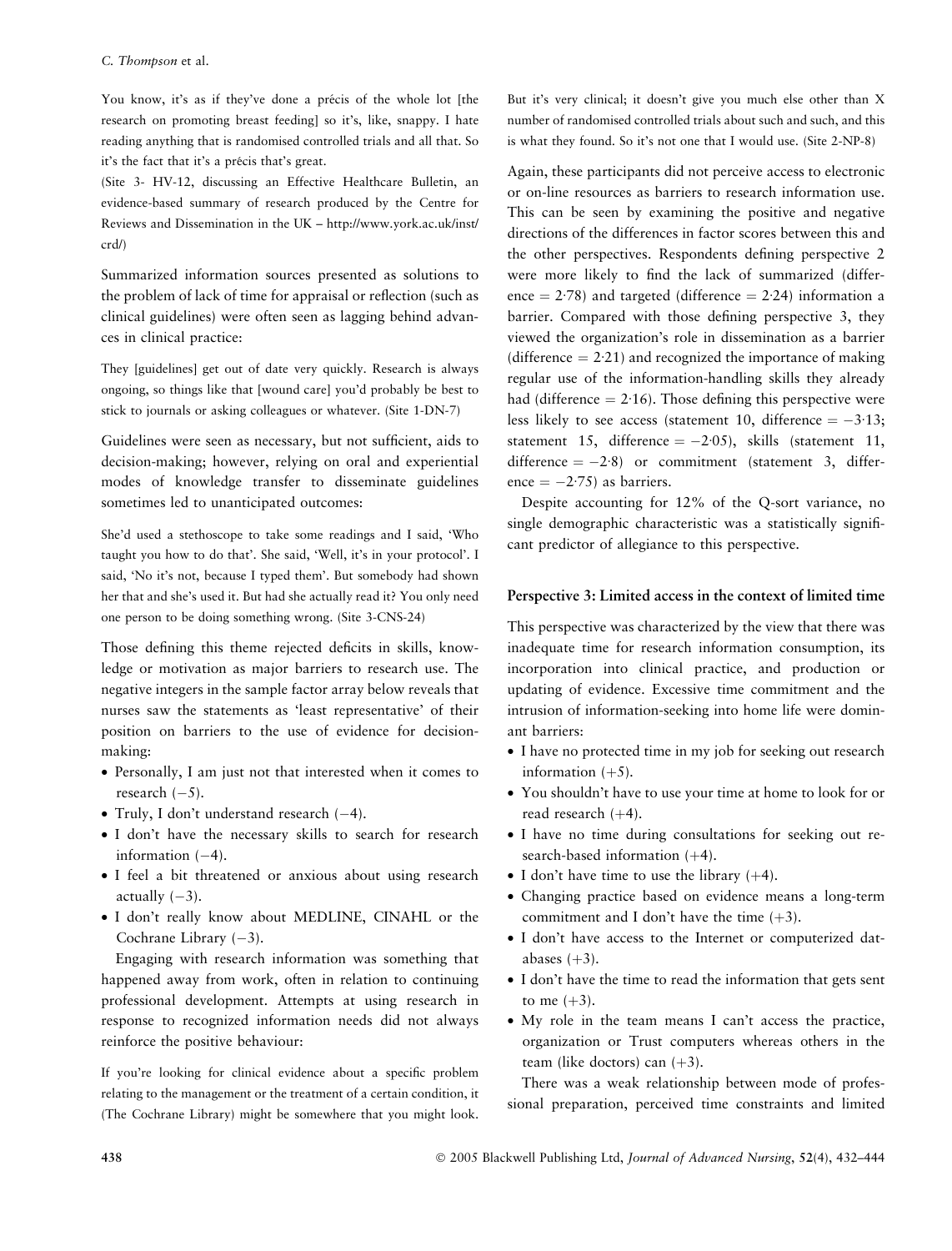access. Those with the former (vocationally-orientated) State Registered Nurse qualification had the strongest association with this perspective ( $\beta_{standardized} = 0.940$ ,  $P = 0.01$ ); Registered General Nurses (mainly educated during the mid-late 1980s) had less of an association ( $\beta_{standard} = 0.68$ ,  $P = 0.004$ ; diploma and degree-educated nurses (primarily educated after 1993 in our sample) had the lowest of all  $(\beta_{standardized} = 0.41 \text{ and } 0.45, \text{ respectively, } P = 0.01 \text{ for}$ both). Despite the observational data failing to support a relationship between diploma- or degree-educated nurses and their likelihood of using research-based information, they did appear (rhetorically at least) more aware of evidence-based information sources.

# Discussion

#### Study limitations

From the outset we were committed to triangulating different research methods. The word length limitations for journal papers has meant trading off the richest descriptive material (often lengthy fieldnotes) against other, more concise, data. Therefore we have emphasized the interview and Q-data, with the consequence that some of the richness associated with observational data was lost.

Despite making use of multiple methods of data collection to explore the differences and similarities in reported and observed 'truths' in relation to information-seeking, we do not suggest that either version should carry more weight or is more 'correct'. The epistemological orientation of the research was ideographic and so our data simply reveal gaps in people's public accounts (as reported) and the 'private' face of information behaviour (as it was observed). This gap should not be seen as implying that somehow the participants were 'less than truthful' about their information behaviour. Researchers, however, should consider the presence of this gap, and ask whether self-reported behaviour is a means of adequately describing the phenomenon of information use in the context of clinical decision-making.

We have given a descriptive picture derived from one region of Northern England. Further research conducted in other areas, and using more nomothetic techniques, would need to be conducted in order to assess the extent to which our results apply elsewhere.

# Uniting decision context and information behaviour: towards an explanatory framework

On one level, our results mirror those of other studies examining barriers to research utilization. Limited time for research implementation and difficulty understanding statistics are frequently cited barriers (Walsh 1997, Dunn et al. 1998, Parahoo 2000, Griffiths et al. 2001, McKenna et al. 2004). However, such studies tend to treat nurses as a homogeneous group, experiencing uniform sets of 'barriers'. Our study reveals that nurses working in the same environments experience barriers differently. Barriers (and promoters) to research use are heavily contextualized (Rycroft Malone et al. 2002) and, whilst overarching elements of context – such as a lack of time for seeking information – pervade almost all accounts, these alone do not sufficiently explain differences in perspectives between nurses in the same clinical environments.

Systematic reviews of both critical appraisal training for healthcare professionals (Parkes et al. 2001) and interventions to increase the implementation of clinical guidelines (Grimshaw et al. 2004) offer few explanations. These reviews do, however, point to the lack of 'coherent theoretical frameworks of health professional [behaviour]…in the presence of different barriers and effect modifiers' (Grimshaw et al. 2004, p. XI).

Our study differs from others examining barriers to nurses' use of research information (Parahoo et al. 2000, Retsas 2000, Griffiths et al. 2001) in that we examined information behaviour in the context of clinical decision-making. Describing context is a vital component in understanding research utilization (Kitson et al. 1998, McCormack et al. 2002, Rycroft Malone et al. 2002). Many theoretical models highlight the importance of decision-making (Stetler 1985, Eve et al. 1997, Lomas 2003) in the research utilization process. Despite the importance of decision-making as context, few research studies address both simultaneously and even fewer develop explanatory models.

Our results suggest that an explanatory framework for information-behaviour in the context of clinical decisionmaking should recognize that perceived time limitations affect the perceived reality of information behaviour and that extracting value, and therefore knowledge, from research information is difficult. Consequently, information (in the sense of contextualized data) is not easily recalled and applied to clinical decisions – hence the reliance on more easily recalled experiential knowledge. One question that arises is whether this reliance is appropriate for all the decision tasks that nurses face. The theoretical framework proposed by Hammond (1988) suggests that it may not be.

The cognitive continuum (Hammond 1988) is one attempt to unite information use, modes of enquiry, and judgement or decision tasks. Hammond sees intuitive and analytic reasoning not as mutually exclusive but as poles of a continuum (Figure 1), with points of 'quasi-rationality' in-between. As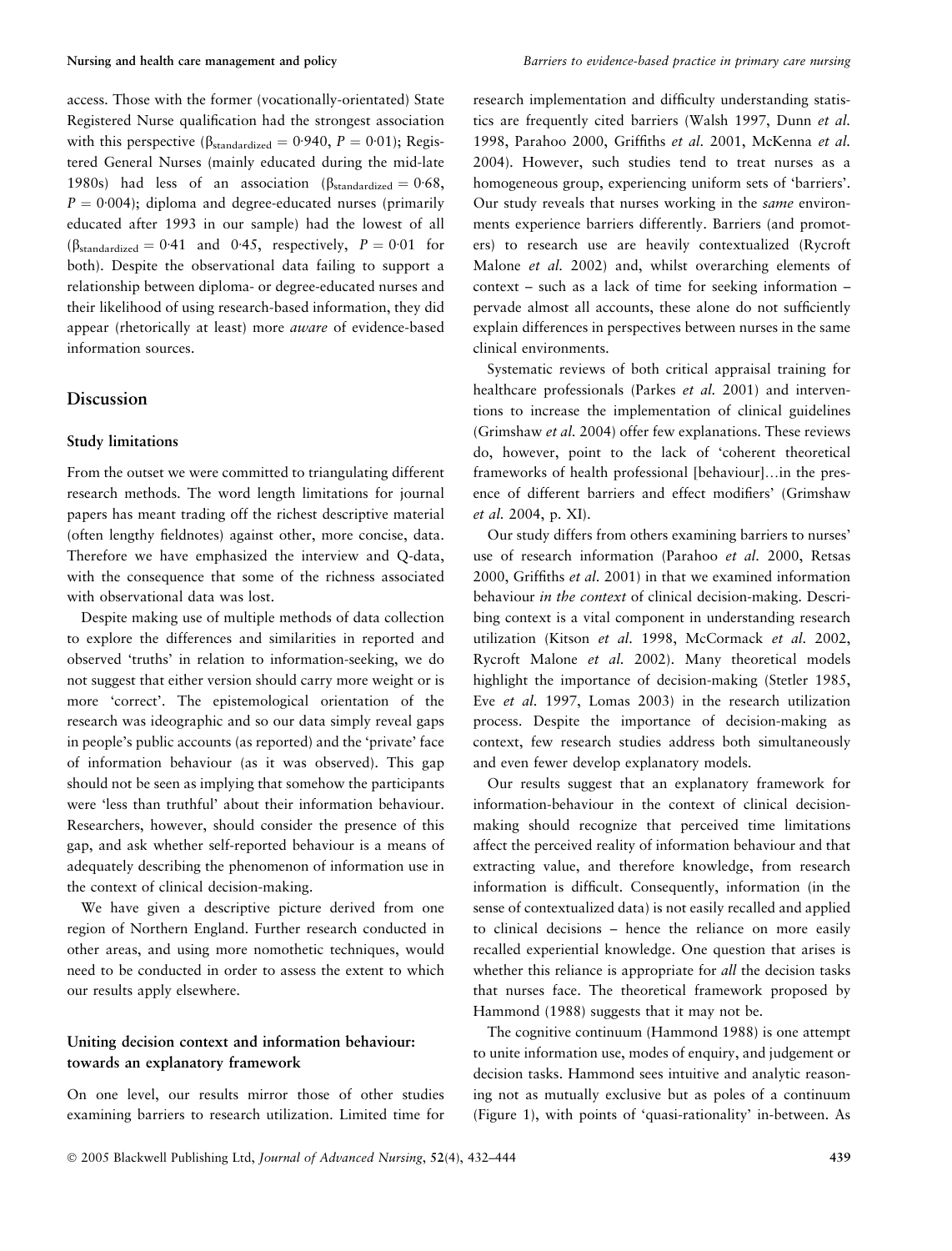# What is already known about this topic

- Studies examining the barriers to evidence-based practice abound but most rely on self-reported behaviour, and this has been shown to differ from observed reality.
- Context is an important but poorly-described component of models of research utilization.
- Nurses are active decision-makers but studies examining information behaviour in the context of clinical decision-making are comparatively rare.

# What this paper adds

- Utilization of research evidence in practice is inhibited by skills and knowledge gaps, unhelpful information formats, and limited time for decision-making and information consumption.
- It is important to consider the nature of decisions when planning strategy for evidence-based practice.
- Individuals cluster around shared perspectives on the nature of barriers to information use in clinical decision-making, but simple demographic categories are unlikely predictors of likely perspective.

one moves along the continuum, the information needed to inform judgements or decisions changes. For example, databased expert judgement requires formal data of some kind, whereas unsupported judgements do not.

The continuum is a useful theoretical device for framing barriers to research use in decision-making. First, manipulating judgement or decision task characteristics can shift a person's location on the continuum. Making task structures simpler and less ambiguous and task presentation clearer are likely to induce analytic reasoning; with the accompanying need for evidence-based information (Thompson 1999a). Secondly, the theory suggests that better judgements and decisions are made when modes of inquiry and the characteristics of decisions are congruent (Hammond et al. 1987). Knowing more about the decision tasks in nursing may help promote appropriate modes of enquiry, effective provision of information for effective enquiry, and eventual judgement or decision performance.

The prevalence of decisions differs between professional sub-groups. District nurses, for example, made far more 'treatment' style decisions than health visitors (Thompson et al. 2004). Given that the utility of an information source is sensitive to the nature of the decisions to which it is applied, it follows that decision-related barriers to the use of researchbased information will vary with the prevalence of decision 'tasks'. District nurses illustrated this. They described assessing and treating chronic leg ulcers as a large proportion of their clinical workload. They also described using researchbased education in the context of specific assessment (judgement) and treatment (decision) tasks, alongside decision support tools (such as the UK Royal College of Nursing's national leg ulcer guidelines) and decision feedback (in the form of clinical audit). This combination of task familiarity (born of frequency), knowledge provided through education, the simplification (structuring) of judgement/decision task and clinical information-gathering, 'feedforward' and 'feedback' of information about decision performance, and the presence of research-based systems to aid judgement, can be seen as one in which available information and mode of enquiry match the decision task. Whilst explicit real-time use



Low Figure 1 The cognitive continuum. Reproduced with permission from Hamm (1998).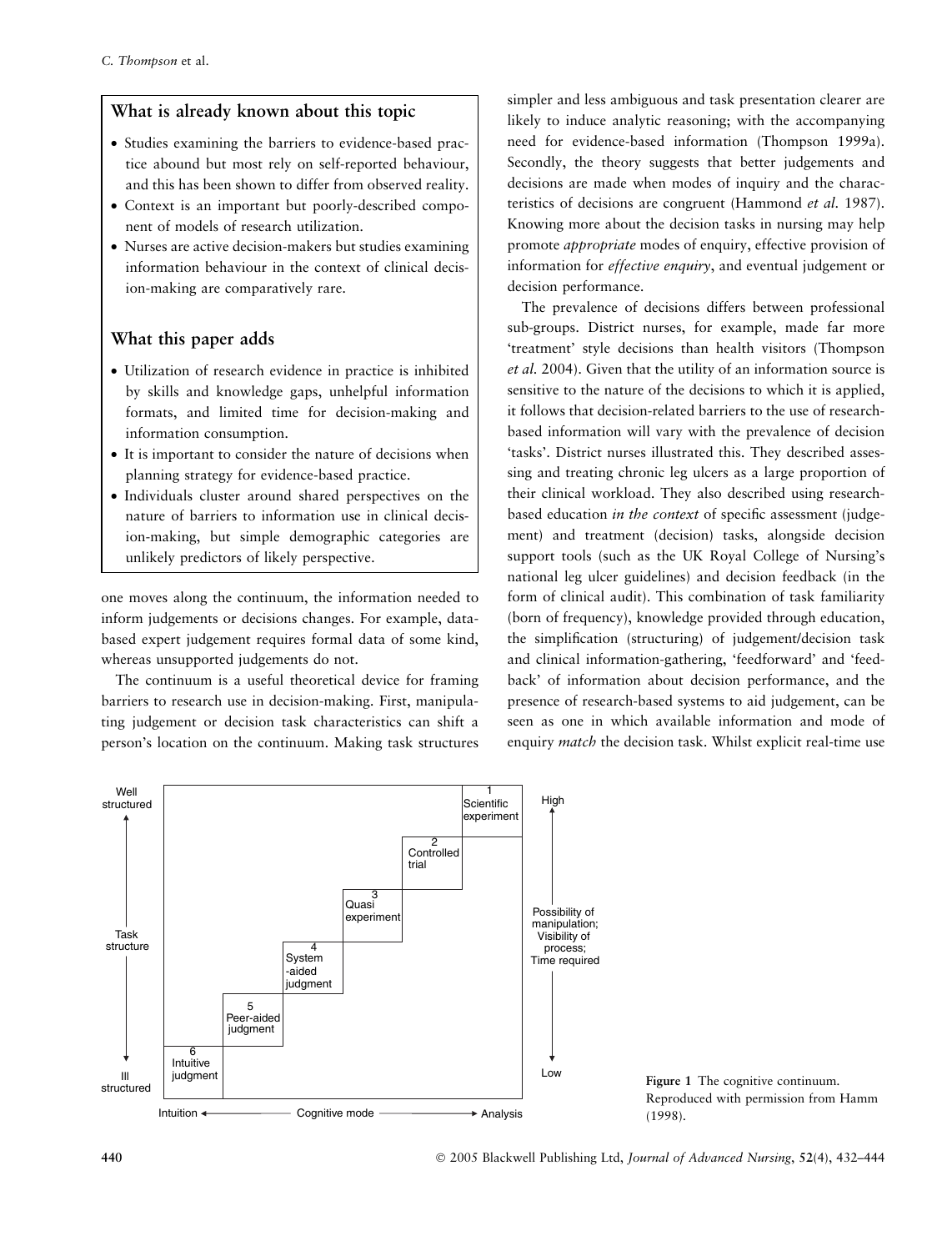of guidelines was limited, reported use of such materials was relatively high for this group, as was accuracy of recalled details of the guidelines themselves. Further research is needed both to describe whether this 'fit' applies to other areas of nursing and to design and evaluate interventions to increase the level of coherence between the decision tasks embedded in clinical practice and information use.

## Conclusion

Perspectives on the barriers to research-based clinical decision-making are far from homogeneous. Simple demographics fail to offer significant clues to a nurse's allegiance with possible perspectives. This should not surprise us: systematic reviews of educational and other interventions to increase the role of research knowledge in decision-making suggest that strategies need to be theoretically informed in order to maximize their relevance to individual clinical decisionmakers. The theoretical basis for many strategies to increase the use of research knowledge is often unclear.

Two conclusions follow from this. First, targeted implementation strategies will probably be the most fruitful approach (a finding which resonates with systematic reviews of change interventions). Moreover, such targeting could make use of ideographic methods, such as Q-methodological modelling, which structure qualitative themes and elucidate the extent to which they are shared by participants and reveal the lines of demarcation between clusters of them. Secondly, change interventions should take into account the possibility that differences in the decisions or judgement tasks that nurses face play a part in their reliance on experiential data – alongside other well-surveyed barriers, such as low organizational support and limited access. There are clearly no 'magic bullets' when it comes to improving clinical decisionmaking, but incorporating knowledge of the decisions nurses face at least affords a clearer view of the target.

# Acknowledgements

We would like to thank the UK Medical Research Council for funding the project from which this paper was generated and also the nurses, health visitors, general practitioners and patients who gave so graciously of their time in order to participate in the project.

# Author contributions

CT and DM contributed to study conception and design, data collection, data analysis and drafting of the manuscript; DM, NC, TS, PR contributed to critical revisions of the manuscript for important intellectual content; CT and TS contributed statistical expertise; CT to obtaining funding; CT, NC and TS contributed to supervision.

# References

- Bautista C. & Deber R. (1989) Decision-making and problem solving in nursing: an overview and analysis of relevant literature. In Literature Review Monographs, vol. 3. University of Toronto, Faculty of Nursing, Toronto, pp. 1–37.
- Bowling A. (2002) Research Methods in Health, 2nd edn. Sage, Milton Keynes.
- Brown S.R. (1993) A Primer of Q-methodology. Operant Subjectivity 16, 91–138.
- Bucknall T. & Thomas S. (1997) Nurses' reflections on problems associated with decision-making in critical care settings. Journal of Advanced Nursing 25, 229–237.

Case D. (2002) Looking for Information. Academic Press, London.

- Chumbler N.R., Geller J.M. & Weier A.W. (2000) The effects of clinical decision-making on nurse practitioners' clinical productivity. Evaluation and the Health Professions 23(3), 284–304.
- Cioffi J. (1997) Heuristics, servants to intuition, in clinical decisionmaking. Journal of Advanced Nursing 26, 203–208.
- Cogdill K.W. (2003) Information needs and information seeking in primary care: a study of nurse practitioners. Journal of Medical Library Association 91, 203–215.
- Covell D.G., Uman G.C. & Manning P.R. (1985) Information needs in office practice: are they being met? Annals of Internal Medicine 103, 596–599.
- Department of Health (2003) Developing Key Role for Nurses and Midwives: A Guide for Managers. Department of Health, London.
- Department of Health (1999) Making a Difference: Strengthening the Nursing, Midwifery and Health Visiting Contribution to Health and Healthcare. HMSO, London.
- Dunn V., Crichton N., Roe B., Seers K. & Williams K. (1998) Using research for practice: a UK experience of the BARRIERS scale. Journal of Advanced Nursing 27, 1203–1210.
- Eddy D. (1990) Clinical Decision-making: From Theory to Practice. Jones and Bartlett, London.
- Estabrooks C.A. (1999) The conceptual structure of research utilization. Research in Nursing & Health 22, 203-216.
- Eve R., Golton I. & Hodgkin P. (1997) Learning from Facts. Lessons from the Framework for Appropriate Care Throughout Sheffield (FACTS) Project. University of Sheffield, Sheffield. SCHARR Occasional paper no.97/3.
- Field P.A. (1987) The impact of nursing theory on the clinical decision-making process. Journal of Advanced Nursing 12, 563–571.
- Funk S.G., Champagne M.T., Wiese R.A. & Tornquist E.M. (1991) Barriers to using research findings in practice: the clinician's perspective. Applied Nursing Research 4, 90–95.
- Funk S.G., Champagne M.T., Tornquist E.M. & Wiese R.A. (1995) Administrators' views on barriers to research utilization. Applied Nursing Research 8, 44–49.
- Girot E.A. (2001) Graduate nurses: critical thinkers or better decision-makers? Journal of Advanced Nursing 31, 288–297.
- Gladwell M. (2005) Blink: the Power of Thinking Without Thinking. Penguin, London.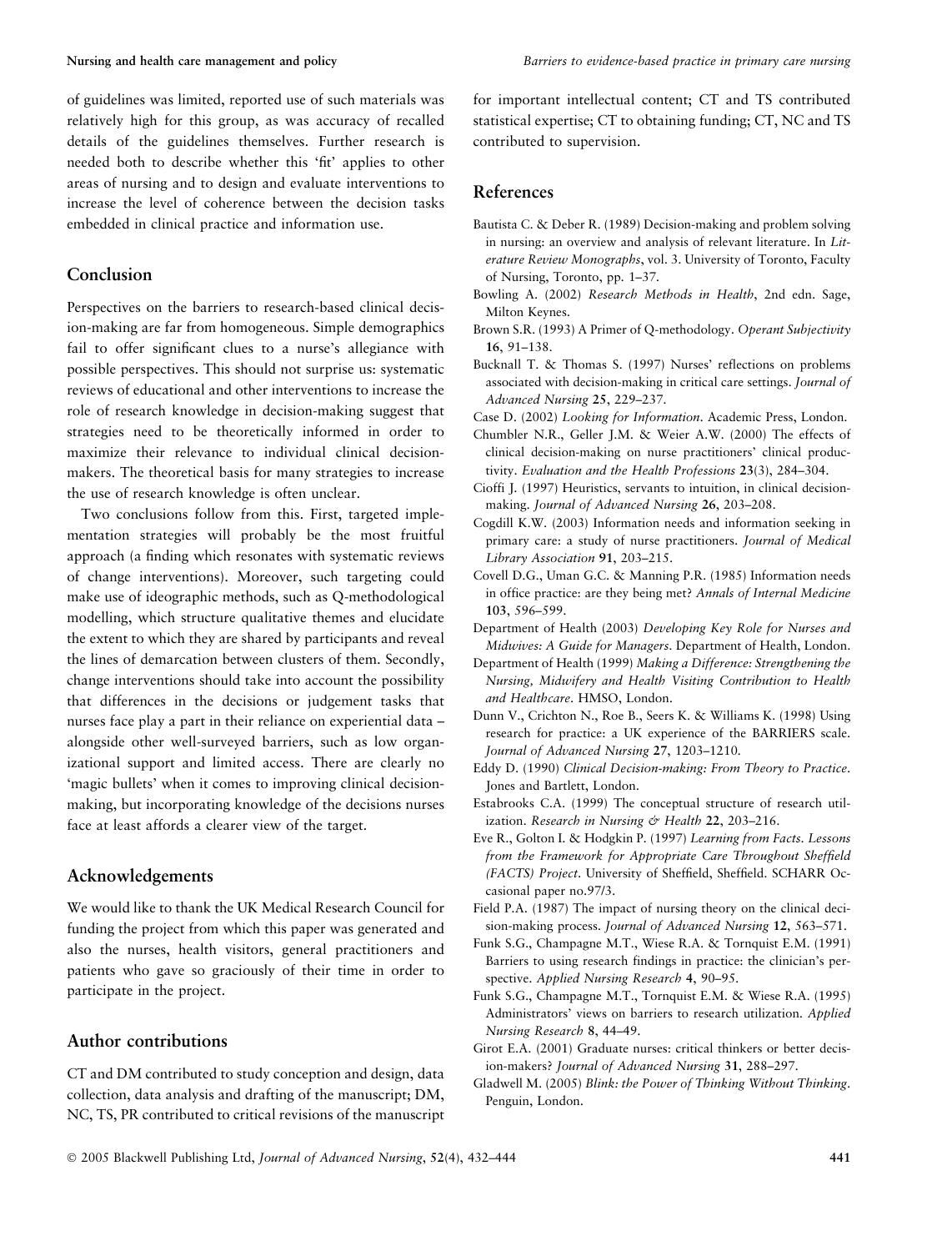- Glaser B.G. (1992) Emergence vs. Forcing: Basics of Grounded Theory Analysis. Sociology Press, Mill Valley, CA, USA.
- Griffiths J.M., Bryar R.M., Closs S.J., Cooke J., Hostick T., Kelly S. & Marshall K. (2001) Barriers to research implementation by community nurses. British Journal of Community Nursing 6(10), 500–511.
- Grimshaw J.M., Thomas R.E., Maclennan G., Fraser C., Ramsay C.R., Vale L. (2004) Effectiveness and efficiency of guideline dissemination and implementation strategies. Health Technology Assessment 8(6), 1–84.
- Hallett C.E., Austin L., Caress A. & Luker K.A. (2001) Wound care in the community setting clinical decision-making in context. Journal of Advanced Nursing 31(4), 783–793.
- Hamm R.M. (1998) Clinical intuition and clinical analysis: expertise and the cognitive continuum. In Professional Judgement: A Reader in Clinical Decision-making (Dowie J. & Elstein A., eds), Cambridge University Press, Cambridge, pp. 78–105.
- Hammond K.R. (1988) Judgement and decision-making in dynamic tasks. Information and Decision Technologies 14, 3–14.
- Hammond K.R., Hamm R.M., Grassia J. & Pearson T. (1987) Direct comparison of the efficacy of intuitive and analytic cognition in expert judgement. IEEE Transactions on Systems, Man and Cybernetics 17, 753–770.
- Kenrick M. & Luker K.A. (1996) An exploration of the influence of managerial factors on research utilization in district nursing practice. Journal of Advanced Nursing 23, 697–704.
- Kitson A., Harvey G. & McCormack B. (1998) Approaches to implementing research in practice. Quality in Health Care 7, 149–159.
- Lauri S. & Salantera S. (1998) Decision-making models in different fields of nursing. Research in Nursing & Health 21, 443–452.

Lomas J. (2003) Connecting research and policy. ISUMA 1(1), 1–10.

- Maclure M. & Willett W.C. (1987) Misinterpretation and misuse of the Kappa statistic. American Journal of Epidemiology 21, 161– 169.
- McCaughan D., Thompson C., Cullum N., Sheldon T.A., Mulhall A. & Thompson D.R. (2002) Acute care nurses' perceptions of barriers to using research information in clinical decision-making. Journal of Advanced Nursing 39, 46–60.
- McCormack B., Kitson A., Harvey G., Rycroft Malone J., Titchen A. & Seers K. (2002) Getting evidence into practice: the meaning of 'context'. Journal of Advanced Nursing 38, 94–104.
- McKenna H., Ashton S. & Keeney S. (2004) Barriers to evidencebased practice in primary care. Journal of Advanced Nursing 45, 178–189.

McKeowan B. & Thomas D. (1988) Q-methodology. Sage, London.

Offredy M. (2002) Decision-making by Nurse Practitioners in Primary Care. University of Hertfordshire, Hertfordshire.

- Orme L. & Maggs C. (1993) Decision-making in clinical practice: how do expert nurses, midwives and health visitors make decisions? Nurse Education Today 13, 270–276.
- Parahoo K. (2000) Barriers to, and facilitators of, research utilization amongst nurses in Northern Ireland. Journal of Advanced Nursing 31, 89–98.
- Parahoo K., Barr O. & McCaughan E. (2000) Research utilization and attitudes towards research among learning disability nurses in Northern Ireland. Journal of Advanced Nursing 31, 607–613.
- Parkes J., Hyde C., Deeks J. & Milne R. (2001) Teaching critical appraisal skills in health care settings. The Cochrane Database of Systematic Reviews, Issue 3.
- Retsas A. (2000) Barriers to using research evidence in nursing practice. Journal of Advanced Nursing 31, 599–606.
- Royal College of Nursing (2003) Defining Nursing. Royal College of Nursing, London.
- Rycroft Malone J., Kitson A., Harvey G., McCormack B., Seers K., Titchen A. & Estabrooks C.A. (2002) Ingredients for change: revisiting a conceptual framework. Quality and Safety in Health Care 11, 174–180.
- Sandelowski M. (1986) The problem of rigor in qualitative research. Advances in Nursing Science 8, 27–37.
- Skinner B.F. (1969) Contingencies of Reinforcement. Appleton-Century-Crofts, New York.
- Stetler C.B. (1985) Research utilization: defining the concept. IMAGE: Journal of Nursing Scholarship 17, 40–44.
- Thompson C. (1999a) A conceptual treadmill: the need for 'middle ground' in clinical decision-making theory in nursing. Journal of Advanced Nursing 30, 1222–1229.
- Thompson C. (1999b) Qualitative research into nurse decisionmaking: factors for consideration in theoretical sampling. Qualitative Health Research 9, 815–828.
- Thompson C., McCaughan D., Cullum N., Sheldon T.A., Mulhall A. & Thompson D.R. (2001a) Research information in nurses' clinical decision-making: what is useful? Journal of Advanced Nursing 36, 376–388.
- Thompson C., McCaughan D., Cullum N., Sheldon T.A., Mulhall A. & Thompson D.R. (2001b) The accessibility of research-based knowledge for nurses in United Kingdom acute care settings. Journal of Advanced Nursing 36, 11–22.
- Thompson C., McCaughan D., Raynor P., Cullum N. & Sheldon T. (2004) The Potential for Evidence-based Primary Care Nursing: Clinical Decisions and Research Information-use by Primary Care Nurses – Final Report. University of York, York (available from http://www.clinicaldecisionmaking.org.uk).
- Walsh M. (1997) Barriers to research utilisation and evidence-based practice in A&E nursing. Emergency Nurse 5, 24–27.
- Yin R. (1994) Case Study Research, 2nd edn. Sage, London.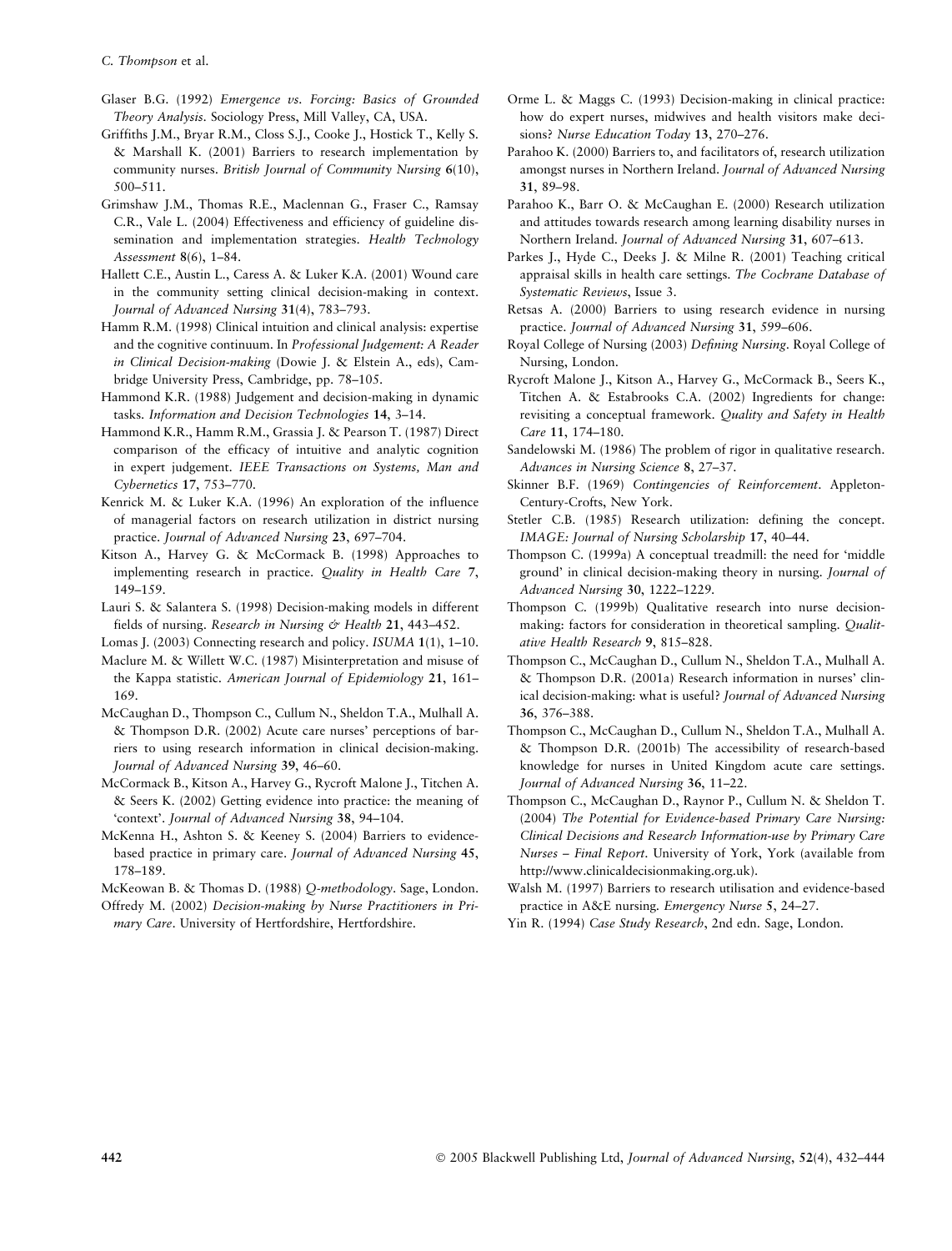# Appendix A Q-sample and factor array – barriers to use of research based information

| Q-sample item                                                                             | Factor score 1   | Factor score 2 Factor score 3 |                  |
|-------------------------------------------------------------------------------------------|------------------|-------------------------------|------------------|
| 1. I have no time during consultations for seeking out research-based information         | 5                | 4                             | 4                |
| 2. I have no protected time in my job for seeking out research information                | $\overline{4}$   | 4                             | 5                |
| 3. Changing practice based on evidence means a long-term commitment                       | $-1$             | $-2$                          | 3                |
| and I don't have the time                                                                 |                  |                               |                  |
| 4. You shouldn't have to use your time at home to look for or read research               | 1                | 2                             | 4                |
| 5. I don't have time to use the library                                                   | $\overline{2}$   | $\mathbf{1}$                  | 4                |
| 6. Using on-line or computer-based information sources like MEDLINE takes too long        | 2                | $\mathbf{0}$                  | 2                |
| 7. Producing and updating protocols takes too much time                                   | $\boldsymbol{0}$ | $\mathbf{0}$                  | 3                |
| 8. I don't have the time to read the information that gets sent to me                     | $\mathbf{1}$     | 1                             | 3                |
| 9. The people who write research often have little clinical credibility                   | $-4$             | $^{-3}$                       | 2                |
| 10. I don't have access to the Internet or computerized databases                         | $-2$             | $^{-3}$                       | 3                |
| 11. I don't have the necessary skills to search for research information                  | $\overline{2}$   | $-4$                          | 2                |
| 12. Electronic sources of information (like MEDLINE) are not very user friendly           | $\boldsymbol{0}$ | $\mathbf{1}$                  | 2                |
| 13. I only get access to research abstracts, and if it looks interesting then it means    | 1                | $\mathbf{1}$                  | 2                |
| having to go to the library                                                               |                  |                               |                  |
| 14. I don't have the necessary passwords to use the computers in my                       | $-4$             | $-2$                          | $\mathbf{1}$     |
| practice or organization                                                                  |                  |                               |                  |
| 15. My role in the team means I can't access the practice, organization or                | $-3$             | $^{-1}$                       | 3                |
|                                                                                           |                  |                               |                  |
| Trust computers whereas others in the team (like doctors) can                             |                  |                               |                  |
| 16. The practice or Trust doesn't get specialist journals on subscription                 | $-1$             | 2                             | $-2$             |
| 17. The financial costs of getting hold of research are too high                          | $-2$             | $\boldsymbol{0}$              | $\mathbf{1}$     |
| 18. American journals don't really relate to UK practice                                  | $\mathbf{0}$     | 0                             | 1                |
| 19. I can't get funding to do courses that have a research training element               | $-2$             | 0                             | 1                |
| 20. I only really get to see and use research when I am doing courses,                    | $\mathbf{0}$     | $\mathbf{0}$                  | $\mathbf{0}$     |
| and I'm not always on courses!                                                            |                  |                               |                  |
| 21. Study days are always held in paid work and so this makes it difficult to attend      | $-2$             | $\mathbf{1}$                  | 2                |
| 22. Protocols and guidelines lag behind clinical practice                                 | $-1$             | 4                             | 2                |
| 23. Our books, files and reference materials are out of date                              | $-1$             | 3                             | 0                |
| 24. PRODIGY, MENTOR or the computer templates are out of date                             | $-2$             | $\mathbf{0}$                  | 1                |
| 25. I don't really know about MEDLINE, CINAHL or the Cochrane Library if I am honest      | $\mathbf{1}$     | $-3$                          | 2                |
| 26. I'm not really sure what is actually in an Effective Healthcare Bulletin or Bandolier | $\mathbf{1}$     | $-1$                          | 1                |
| 27. I haven't seen Clinical Evidence                                                      | $-3$             | $-2$                          | $^{-1}$          |
| 28. Our protocols are not really based on research evidence                               | $-3$             | $-1$                          | $\boldsymbol{0}$ |
| 29. My practice or Trust is not terribly good at disseminating information                | $-2$             | $\overline{2}$                | $-3$             |
| sources such as reports                                                                   |                  |                               |                  |
| 30. GPs are all so different in the extent to which they tell you about research findings | 3                | 3                             | $^{-1}$          |
| 31. Some of the people I work with are overzealous in their enthusiasm for                | $^{-1}$          | $-2$                          | $\boldsymbol{0}$ |
| research and I find it off-putting                                                        |                  |                               |                  |
| 32. There have been so many changes and new directives lately that using                  | 2                | $-1$                          | $^{-1}$          |
| research findings comes pretty low on my list                                             |                  |                               |                  |
| 33. My role in primary care means I am a 'Jack/Jill' of all trades so looking             | 4                | 3                             | $\boldsymbol{0}$ |
| at research means I end up looking too broadly at research rather than                    |                  |                               |                  |
| being able to focus on one narrow aspect                                                  |                  |                               |                  |
| 34. I just bin the information that gets sent to me                                       | $-4$             | -4                            | $\mathbf{1}$     |
| 35. I know that looking at research is important but I don't really have the ability      | 1                | $^{-1}$                       | $\mathbf{0}$     |
| to read it properly                                                                       |                  |                               |                  |
| 36. You can't trust information from the Internet                                         |                  | 0                             | $\boldsymbol{0}$ |
|                                                                                           | $^{-1}$          |                               |                  |
| 37. My past experience in training to use research has been overwhelming                  | $\mathbf{0}$     | $\mathbf{0}$                  | $^{-1}$<br>$-2$  |
| 38. We don't get summaries of research findings, which might be more useful               | 3                | 5                             |                  |
| 39. Personally, I am just not that interested when it comes to using research             | $^{-3}$          | $-5$                          | $-2$             |
| 40. My colleagues are not keen on change and so trying to implement                       | $^{-1}$          | $\boldsymbol{0}$              | $\boldsymbol{0}$ |
| research is a bit of a waste of time                                                      |                  |                               |                  |
| 41. Nobody actually adheres to guidelines anyway                                          | $-5$             | $-1$                          | $^{-3}$          |
| 42. I feel a bit threatened or anxious about using research actually                      | $\boldsymbol{0}$ | $-3$                          | $\boldsymbol{0}$ |
| 43. Implementing research is all well and good but where is the money going to come from? | $\mathbf{1}$     | $\mathbf{1}$                  | 1                |